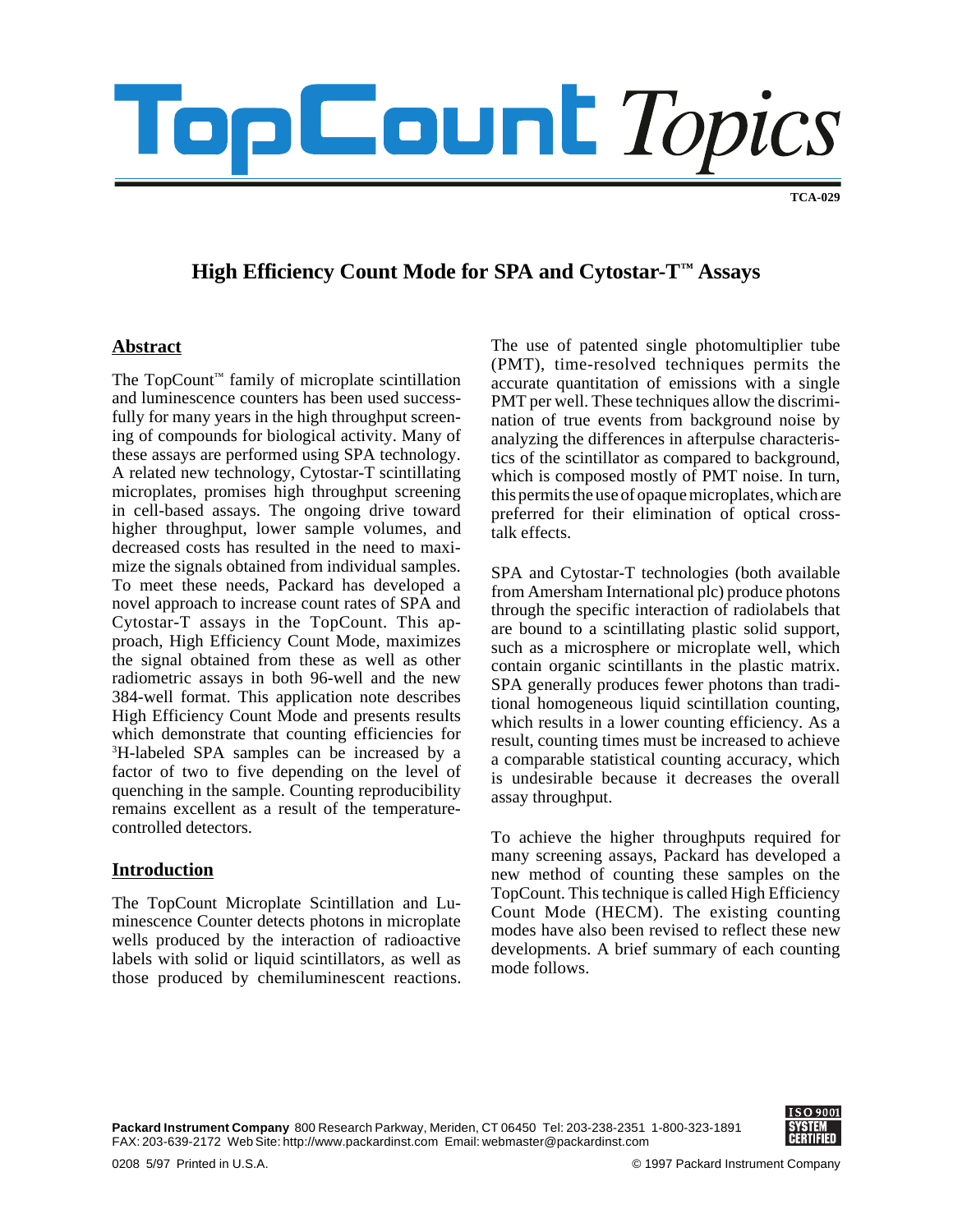#### **Normal Count Mode (NCM)**

This mode optimizes both counting efficiency and signal-to-noise ratio for assays with low non-specific signal.

- Detected events must have two or more photons to be accepted as a true decay.
- Single-photon events are rejected as background.
- NCM is the recommended mode for most liquid scintillation methods using MicroScint $\mathbb{R}$  or FlexiScint™, and proximity assays using PVT-SPA beads, Cytostar-T, or FlashPlates®.

#### **High Efficiency Count Mode (HECM)**

This counting mode maximizes counting efficiency for assays that can tolerate relatively high nonspecific signals.

- Certain single-photon and all multiple photon events are accepted as true decays.
- Low-energy, single-photon events are rejected as background by an adjustable lower level discriminator.
- HECM can be used to enhance the response for low signal PVT-SPA, Cytostar-T, and FlashPlate assays.
- It is also used in Cerenkov counting applications.

#### **High Sensitivity Count Mode (HSCM)**

This mode maximizes signal-to-noise ratio for measuring high energy radionuclides and those assays which use long lifetime scintillators.

- Events must have at least three photons to be accepted as true decays.
- All single- and dual-photon events are rejected to reduce backgrounds to very low levels.
- HSCM is used primarily for LumaPlate™ and SPA applications using yttrium silicate beads.

The reader is referred to TopCount Topics #3 (TCA-003) "Theory of TopCount Operation" for a complete description of how the pulse discrimination modes function.<sup>1</sup>

High Efficiency Count Mode uses energy discrimination to reject unwanted background while retaining high counting efficiency. Background counts result mostly from PMT noise, and are typically of very low energy. The TopCount's isothermal count-

ing chamber ensures that PMT noise is both low and consistent. In contrast, true counts appear as higher energy signals in the multichannel analyzer (MCA). Figure 1, below, illustrates this relationship.



**Figure 1.** Relationship of isotope and background energy spectra in HECM.

The successful use of HECM requires that the user determine the optimum counting region based on required counting efficiency and allowable background. The TopCount is capable of counting in two energy regions simultaneously. These regions are selected by defining appropriate Lower and Upper Level energy Discriminators (LLD and ULD, respectively). Energy signals occurring above the LLD but below the ULD will be processed, while those occurring below the LLD and above the ULD will be rejected.

The optimum region is defined by setting the LLD in such a way as to minimize background while retaining adequate counting efficiency. Figure 1 illustrates that as the LLD is increased, more of the background spectrum is rejected. At the same time, some valid events from the <sup>3</sup>H spectrum are also rejected. As the LLD is increased further, background will be significantly reduced. However, efficiency, particularly for <sup>3</sup>H, will also be affected. Because of the slopes of both of the spectra, small changes to the LL channel settings may have significant effects on both background and efficiency.

Excellent counting efficiency and robust assay performance can be maintained by setting the LLD appropriately using the procedure prescribed by Packard. It is possible to further optimize HECM for specific assay requirements. A judgement must be made regarding whether to further increase counting efficiency while allowing higher back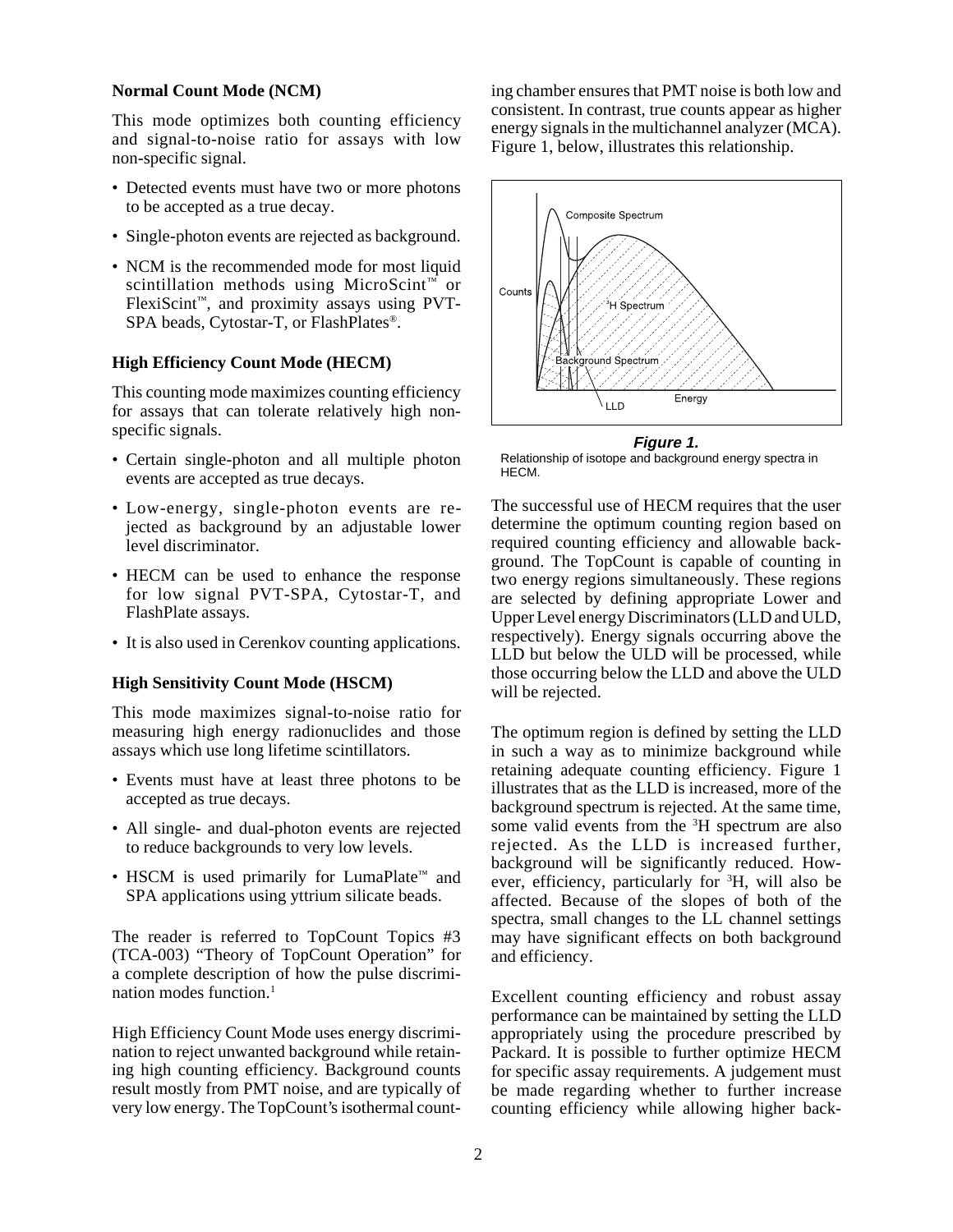grounds, or whether to decrease background at the expense of some efficiency. The choice depends on user preference, assay characteristics, required sensitivity, signal/noise (S/N) ratio, etc. If, after optimizing the system as recommended, further background reduction is warranted, background or blank subtraction may be employed. In general, background subtraction is needed only for extremely low count rate assays.

HECM has been characterized for several applications, including SPA and Cytostar-T. Where appropriate, the use of HECM in 384-well microplates has also been investigated. The following describes the results of these investigations.

#### **Materials and Methods**

# **3 H-SPA**

All experiments were performed with PVT-SPA beads labeled with <sup>3</sup>H from the SPA color quench kit (#TRKQ.7080, Amersham). Where appropriate, the beads and other assay reagents were diluted in 50 mM Tris-HCL buffer (pH 7.2) containing 15% (w/v) glycerol to maintain the beads in suspension<sup>2</sup> (*i.e.*, the beads neither settle nor float to the surface).

To evaluate the effect of the LLD setting on counting efficiency and background, a series of samples were prepared in white 96-well and 384-well microplates (OptiPlate™-96, #6005190, OptiPlate-384, #6005214, Packard) along with a parallel set of background samples. This microplate was counted several times in HECM, each time varying the LLD by a small amount. The experiment was repeated, this time using the "Background Subtract" feature.

To evaluate the ability of the TopCount to correct for color quench, a set of quenched SPA standards were prepared according to the procedure outlined in the instructions provided with the SPA color quench kit.3 Eleven levels of quench were made by serially diluting a stock solution of tartrazine yellow dye to give a range of quench levels. Aliquots of individual tartrazine dilutions were combined with aliquots of diluted stock SPA beads and buffer in the recommended ratios to give a total volume of 200 µL in the 96-well microplate (50 µL in the 384-well microplate).

Quench curves were established on the TopCount in both HECM and NCM using recommended procedures.3,4 Unquenched SPA samples were counted in each mode to determine the reference CPM level for that mode. A quench correction curve was then constructed. This curve corrects color quenched CPM's to the previously determined reference (unquenched) CPM. A moderately quenched sample selected from the original twelve was counted repeatedly against the quench curve to determine the repeatability of the quench correction. This sample, which was selected to give approximately 30% relative efficiency, was cycled 20 times in each mode to determine reproducibility of both counting and quench correction. Automated cycle counting involves repeated load-unload cycles, which tests not only counting reproducibility, but also positioning reliability. Count times were programmed so that a minimum of approximately 3000 gross counts were collected. Raw CPM, tSIS, and quench-corrected CPM (QC-CPM) were collected.

A comparison was made between suspended and settled SPA beads. As above, two samples of beads were prepared in 50 mM Tris-HCL. One set contained 15% glycerol, while the other did not. The samples which did not contain glycerol were allowed to settle in the instrument overnight prior to counting in HECM, and were resettled prior to counting in NCM. Counting protocols were as above.

#### **125I-SPA**

A standard curve was prepared using the [125I] cAMP SPA kit (#RPA.556, Amersham) to demonstrate the use of HECM in an actual assay. Triplicate samples of each standard were prepared in an OptiPlate-96 according to the directions included with the assay kit.<sup>5</sup> All liquid transfers were done using the MultiPROBE® 104 Robotic Liquid Handling System (Packard) equipped with fixed, washable tips. Diluted cAMP standards, [125I]-cAMP, antiserum, PVT-SPA beads, and assay buffer were dispensed into the appropriate wells to a total volume of 200 µL. After overnight incubation and settling, the microplate was counted in HECM. Each sample was counted for three minutes after a five minute pre-count delay. The microplate was recounted in NCM using the Nuclide Library settings for 125I-PVT-SPA.

# **Cytostar-T**

Cytostar-T is a new assay technology that consists of clear-bottom 96-well microplates in which the bottom surface contains scintillants. It is intended for cell-based assays where uptake or binding can be directly measured by the production of specific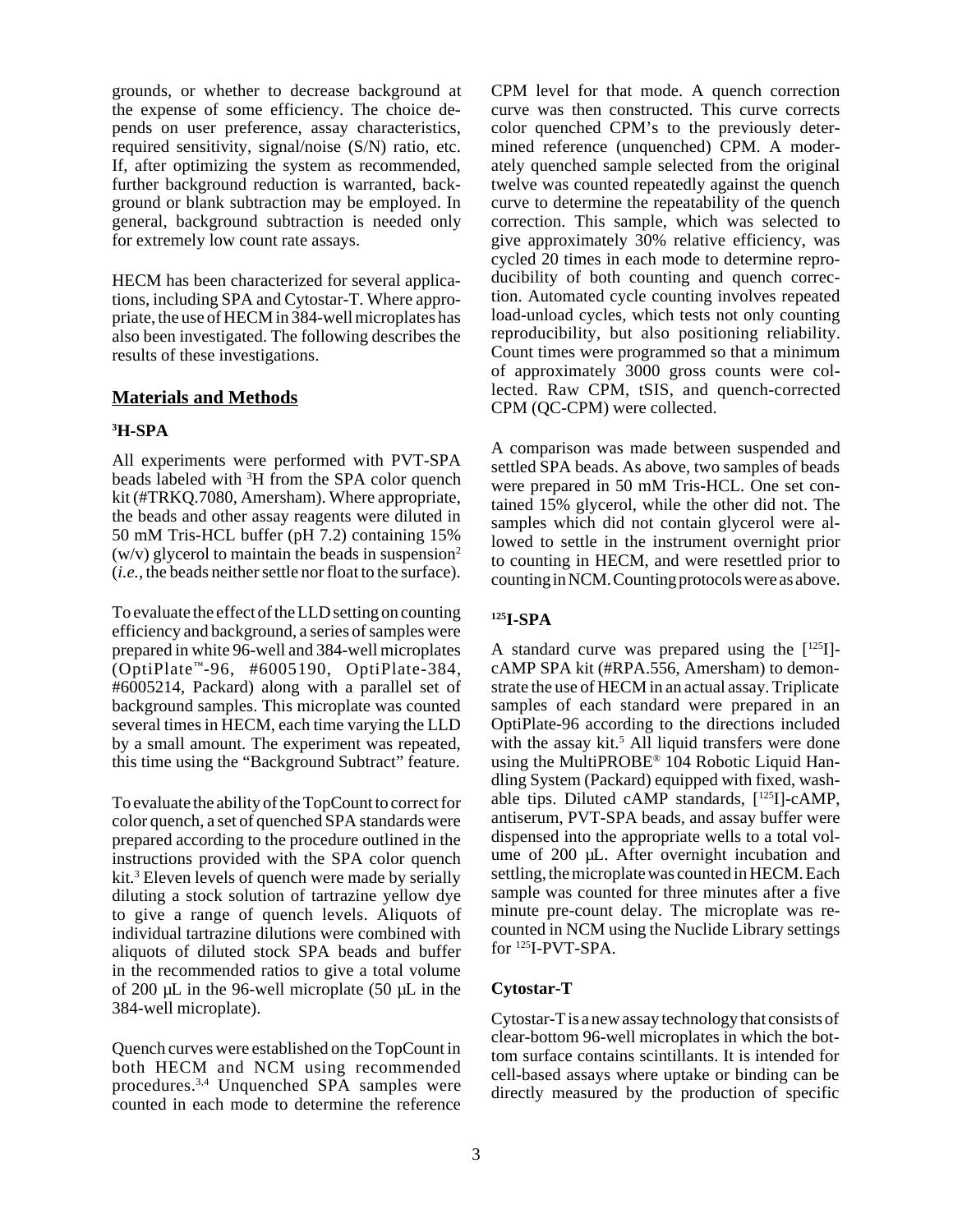signals when a radiolabel is in close proximity to the bottom.6 Cytostar-T microplates were obtained from Amersham (#RPNQ.0160). Although the microplates are not supplied with white backing tapes, Packard supplies and recommends the use of these self-adhesive white stickers (#6005199, Packard) under the clear bottoms to optimize reflectivity and enhance counting efficiency in the TopCount. The best performance will be achieved with the tapes affixed to the microplate. An alternative for those wishing to periodically examine the cell cultures is to loosely place the backing tape on the TopCount's microplate carriage prior to counting.

Samples were prepared by spotting and drying  $25 \mu$ L aliquots of diluted radiochemicals ( $[3H]$ -thymidine,  $\lceil 1^{25}I \rceil$ -thyroxine,  $\lceil 1^{4}C \rceil$ -thymidine, in 50 mM PBS buffer) into selected wells. Absolute activities were checked and verified on a liquid scintillation or gamma counter. All samples were prepared in triplicate.

The microplates were counted in HECM using optimized regions on the TopCount for five minutes after a five minute pre-count delay to dark adapt the microplate. The microplates were recounted in NCM using standard instrument set-

tings. In order to determine the effect of the backing tape, the microplate was counted in both modes with no tape, tape placed on the microplate carriage, and tape attached to the underside of the microplate.

#### **Results**

#### **3 H-SPA**

Figure 2 summarizes the CPM and backgrounds obtained for the 384-well microplate in HECM when the LLD is increased. Note that at very low LLD settings, background can be quite high. As the LLD is increased, background decreases. This decrease is quite rapid at critical settings which represent the background spectrum endpoint. Note also that high counting efficiency is maintained as the LLD is increased, although there are slight losses with each higher LLD setting. The use of background subtraction further reduces background, but has very little effect on the sample CPM. The choice of whether to use background subtraction is dictated by assay requirements. Based on these results, a LLD setting of Channel 4.5 was chosen for the 384-well microplate. In a parallel experiment, the optimum LLD for the 96-well microplate was found to be at Channel 5.5.



**Figure 2.** Effect of LLD setting in HECM on <sup>3</sup>H and background CPM, 384-well microplate.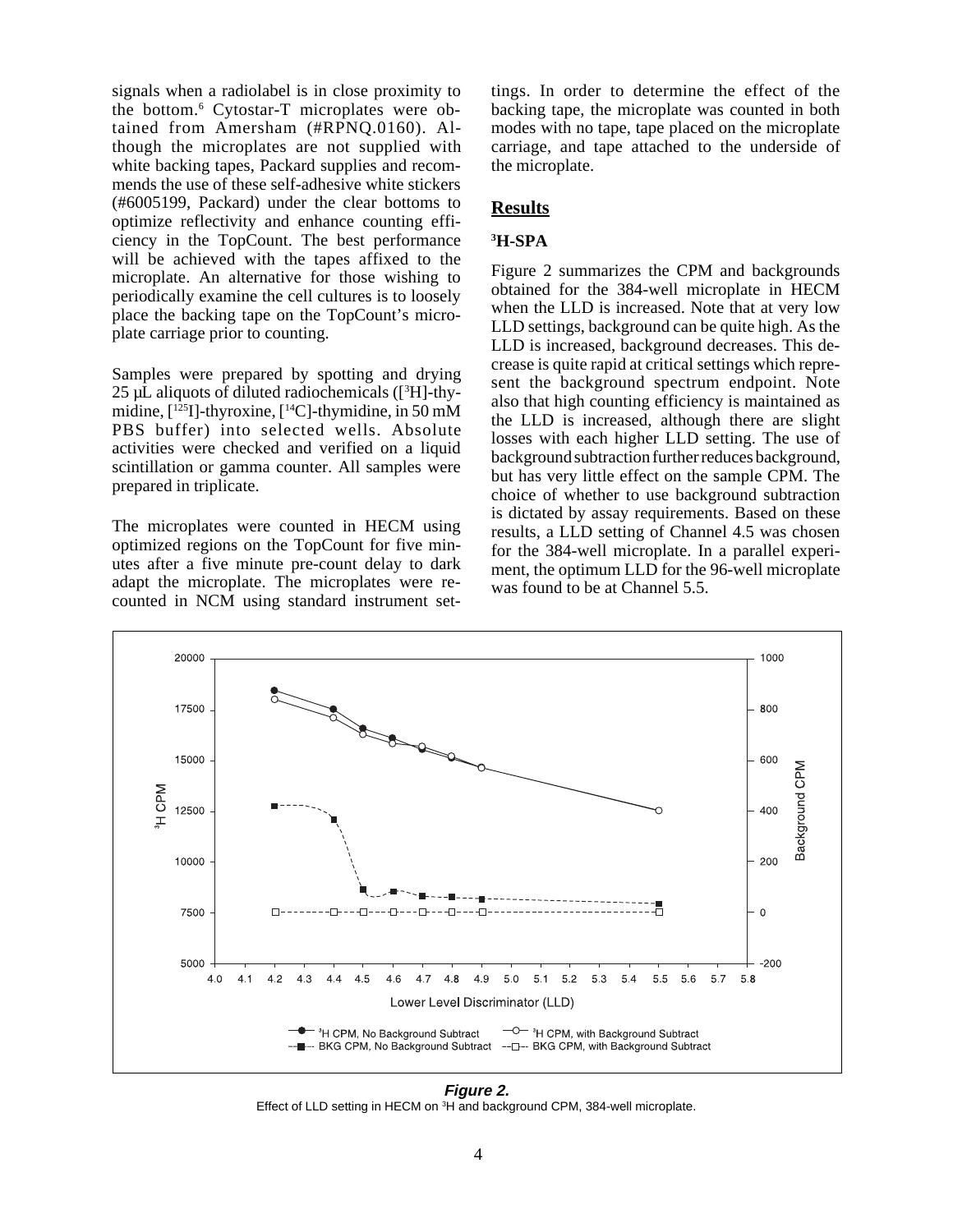|                        | <b>Tartrazine</b> |                    | <b>Normal Count Mode</b> |                                 | <b>High Efficiency Count Mode</b> |       |                                 |                      |
|------------------------|-------------------|--------------------|--------------------------|---------------------------------|-----------------------------------|-------|---------------------------------|----------------------|
| <b>Ouench</b><br>Level | Conc.<br>(mg/mL)  | <sup>3</sup> H CPM | tSIS                     | % Relative<br><b>Efficiency</b> | <sup>3</sup> H CPM                | tSIS  | % Relative<br><b>Efficiency</b> | % Increase<br>in CPM |
| Τ.                     | 0.000             | 2841               | 19.30                    | 99.7                            | 5269                              | 18.30 | 101.7                           | 85                   |
| $\overline{2}$         | 0.002             | 2347               | 17.75                    | 82.4                            | 4650                              | 17.09 | 89.8                            | 98                   |
| 3                      | 0.004             | 1979               | 16.74                    | 69.4                            | 4168                              | 16.45 | 80.5                            | 111                  |
| $\overline{4}$         | 0.008             | 1567               | 15.39                    | 55.0                            | 3662                              | 16.30 | 70.7                            | 134                  |
| 5                      | 0.010             | 1339               | 14.56                    | 47.0                            | 2967                              | 15.30 | 57.3                            | 122                  |
| 6                      | 0.016             | 997                | 13.34                    | 35.0                            | 2465                              | 14.06 | 47.6                            | 147                  |
| 7                      | 0.020             | 873                | 13.07                    | 30.6                            | 2099                              | 13.90 | 42.6                            | 141                  |
| 8                      | 0.031             | 576                | 12.20                    | 20.2                            | 1488                              | 13.54 | 40.5                            | 158                  |
| 9                      | 0.063             | 328                | 11.32                    | 11.5                            | 1294                              | 13.29 | 32.7                            | 295                  |
| 10                     | 0.080             | 229                | 10.81                    | 8.1                             | 1072                              | 12.89 | 28.7                            | 368                  |
| 11                     | 0.125             | 160                | 10.42                    | 5.6                             | 904                               | 11.51 | 17.5                            | 465                  |

**Table 1.**

3 H-SPA quench curve counting data in HECM and NCM, 96-well microplate.

Using the results of this experiment, SPA quench correction curves were established in both optimized HECM and NCM. The data obtained for the curves are shown in Table 1, while Figure 3 illustrates the relationships among CPM, counting efficiency, and quench.

These results demonstrate that HECM can produce a dramatic improvement in  ${}^{3}$ H counting efficiency and quench resistance. In some cases, signals increase by over 400%. It is important to note that the relationship of efficiency to the quench parameter tSIS remains the same. This indicates that

HECM will enhance efficiency across a wide range of quench levels. It also suggests that quench correction will be accurate and effective in HECM.

The sample used to illustrate quench correction repeatability has a quench level that is consistent with typical SPA assays.<sup>2</sup> The data obtained from 20 repeat counts of this sample are listed in Table 2.

Table 2 demonstrates the accuracy and precision of quench correction in HECM. Since SPA samples are corrected to an unquenched reference CPM (quench corrected CPM, or QC-CPM) obtained in each mode,



#### **Figure 3 (a and b).**

3a shows the relationship between <sup>3</sup>H CPM and quenching agent (tartrazine) concentration for both HECM and NCM. 3b illustrates the relationship between relative efficiency and tSIS for HECM and NCM. Results obtained from a 96-well microplate. The improvement for relative efficiency increases with increasing quench.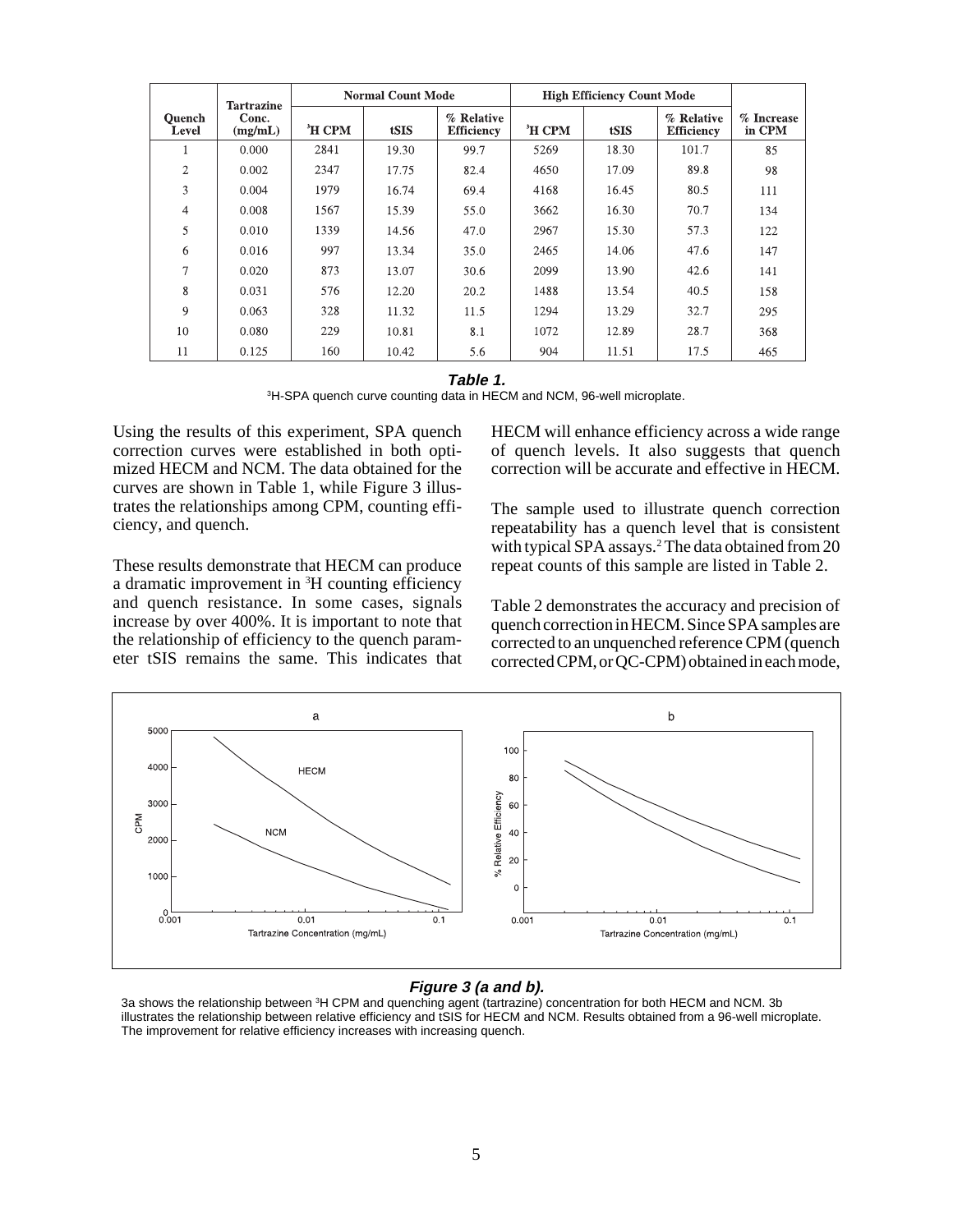|                          | <b>Normal Efficiency Count Mode (NCM)</b><br>Reference $CPM = 2849$ |       |               |                                | <b>High Efficiency Count Mode (HECM)</b><br>Reference $CPM = 5179$ |       |               |                                |                      |
|--------------------------|---------------------------------------------------------------------|-------|---------------|--------------------------------|--------------------------------------------------------------------|-------|---------------|--------------------------------|----------------------|
| Cycle<br><b>Number</b>   | <sup>3</sup> H CPM                                                  | tSIS  | <b>OC-CPM</b> | % Diff. from<br><b>Ref CPM</b> | $\mathrm{^{3}H}$ CPM                                               | tSIS  | <b>OC-CPM</b> | % Diff. from<br><b>Ref CPM</b> | % Increase<br>in CPM |
| 1                        | 948                                                                 | 12.97 | 3260          | 14.4                           | 2255                                                               | 13.87 | 5740          | 10.8                           | 138                  |
| $\overline{c}$           | 936                                                                 | 13.13 | 3072          | 7.8                            | 2147                                                               | 14.26 | 4840          | $-6.5$                         | 129                  |
| 3                        | 903                                                                 | 13.20 | 2907          | 2.0                            | 2096                                                               | 14.18 | 4980          | $-3.8$                         | 132                  |
| $\overline{\mathcal{A}}$ | 916                                                                 | 13.27 | 2941          | 3.2                            | 2097                                                               | 14.14 | 5137          | $-0.8$                         | 129                  |
| 5                        | 904                                                                 | 13.42 | 2678          | $-6.0$                         | 2096                                                               | 14.11 | 5217          | 0.7                            | 132                  |
| 6                        | 905                                                                 | 13.19 | 2943          | 3.3                            | 2062                                                               | 14.11 | 4863          | $-6.1$                         | 128                  |
| $\overline{7}$           | 915                                                                 | 13.51 | 2586          | $-9.2$                         | 2080                                                               | 14.07 | 5216          | 0.7                            | 127                  |
| 8                        | 925                                                                 | 13.45 | 2701          | $-5.2$                         | 2065                                                               | 14.06 | 5224          | 0.9                            | 123                  |
| 9                        | 925                                                                 | 13.35 | 2715          | $-4.7$                         | 2054                                                               | 14.18 | 4971          | $-4.0$                         | 122                  |
| 10                       | 914                                                                 | 13.26 | 2822          | $-1.0$                         | 2072                                                               | 14.23 | 4851          | $-6.3$                         | 127                  |
| 11                       | 929                                                                 | 13.29 | 2877          | 1.0                            | 2055                                                               | 14.10 | 5066          | $-2.2$                         | 121                  |
| 12                       | 903                                                                 | 13.52 | 2558          | $-10.2$                        | 2052                                                               | 13.90 | 5482          | 5.8                            | 127                  |
| 13                       | 929                                                                 | 13.32 | 2877          | 1.0                            | 2043                                                               | 14.08 | 5120          | $-1.1$                         | 120                  |
| 14                       | 909                                                                 | 13.42 | 2635          | $-7.5$                         | 2055                                                               | 14.05 | 5205          | 0.5                            | 126                  |
| 15                       | 914                                                                 | 13.24 | 2871          | 0.8                            | 2033                                                               | 14.01 | 5131          | $-0.9$                         | 123                  |
| 16                       | 918                                                                 | 13.55 | 2657          | $-6.7$                         | 2045                                                               | 14.17 | 4908          | $-5.2$                         | 123                  |
| 17                       | 907                                                                 | 13.33 | 2757          | $-3.2$                         | 2045                                                               | 13.99 | 5311          | 2.6                            | 126                  |
| 18                       | 907                                                                 | 13.30 | 2789          | $-2.1$                         | 2078                                                               | 14.24 | 4694          | $-9.4$                         | 129                  |
| 19                       | 927                                                                 | 13.31 | 2800          | $-1.7$                         | 2050                                                               | 13.98 | 5274          | 1.8                            | 121                  |
| 20                       | 923                                                                 | 13.43 | 2732          | $-4.1$                         | 2063                                                               | 14.06 | 5168          | $-0.2$                         | 124                  |
| Average                  | 918                                                                 | 13.32 | 2809          | $-1.4$                         | 2077                                                               | 14.09 | 5120          | $-1.1$                         | 126                  |
| Std Dev                  | 12                                                                  | 0.14  | 165           |                                | 48                                                                 | 0.10  | 235           |                                | $\overline{4}$       |
| $\%$ CV                  | 1.3                                                                 | 1.0   | 5.9           |                                | 2.3                                                                | 0.7   | 4.6           |                                | 3.5                  |

**Table 2.**

Accuracy and precision of <sup>3</sup>H-SPA quench correction in HECM and NCM. The reference CPM was determined separately in each mode by counting unquenched samples.

the QC-CPM values are different for HECM and NCM. By comparing the QC-CPM obtained for each repeat with the reference CPM, one observes that each individual calculated value is generally within the  $\pm$  10% window established by Amersham for accurate quench correction of SPA samples, and on average, the QC-CPM values accurately reflect the reference values within less than 2%. In the above example, HECM more than doubled the raw CPM, and the repeat statistics are comparable for both counting modes. These results confirm that HECM produces high quality quench correction in addition to significantly higher signals.

| Bead              | <sup>3</sup> H CPM |             |            |
|-------------------|--------------------|-------------|------------|
| <b>Dispersion</b> | <b>NCM</b>         | <b>HECM</b> | % Increase |
| Suspended         | 18176              | 22617       | 24.4       |
| Settled           | 21061              | 29203       | 38.7       |

**Table 3.** Comparison of 3 H CPM of suspended and settled SPA

beads.

The results of the comparison of suspended and settled <sup>3</sup>H-SPA beads are illustrated in Table 3. It is clear from these results that HECM can produce equivalent improvements in CPM when used with settled bead assays. The magnitude of the increase in CPM of course depends on the specific type of assay being performed.

#### **125I-SPA**

Figure 4 illustrates the performance of the  $[125]$ ]cAMP SPA kit. Figure 4a shows the increase in raw CPM obtained when the assay was counted in HECM. Across all of the samples, the increase averaged 34%. Figure 4b shows the standard curves, which are equivalent. In HECM, the ratio of  $B_0/NSB$  was 15.25, while in NCM, it was 12.84. This, together with the higher signal obtained in HECM, demonstrates that assay sensitivity and performance may be as good or better in HECM.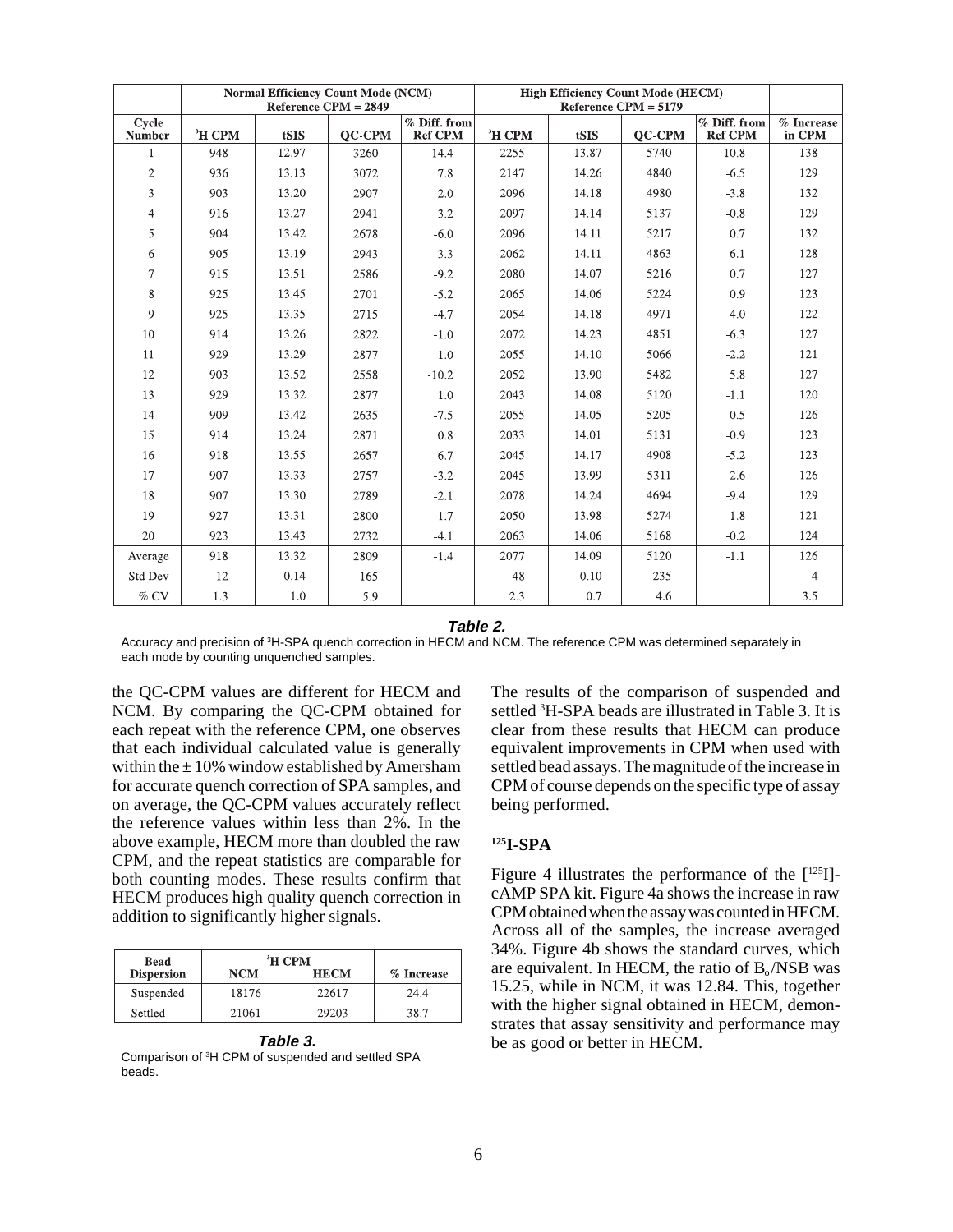

#### **Figure 4 (a and b).**

[<sup>125</sup>I]-cAMP SPA standard curve in HECM and NCM. 4a illustrates CPM levels, 4b illustrates standard curves.

#### **Cytostar-T**

Table 4 summarizes the results obtained for the Cytostar-T experiments. Efficiency increases significantly when the microplates are counted in HECM. Moreover, the use of backing tape further increases the signal. Another important observation is that the degree of signal increase is greatest with low energy nuclides such as <sup>3</sup>H and <sup>125</sup>I. This indicates that HECM will produce the largest signal increase with these low energy nuclides. HECM permits the use of low energy nuclides in Cytostar-T assays which ordinarily would have prohibitively low counting efficiency.

It is also important to note that these results were obtained by spotting the labeled compound directly onto the Cytostar-T microplate. Absolute counting efficiencies will differ in actual cell-based assays, where the cell line and label location affect the degree to which the label interacts with the microplate. Nonetheless, HECM will still enhance the signal over that obtained in NCM. For researchers who find that attaching the backing tape is not an option due to the necessity to periodically check the status of the cells, placing the tape loosely on the microplate carrier provides a viable alternative.

| <b>Backing</b><br><b>Tape</b> | <b>Isotope</b> | <b>Normal Count Mode</b><br>(CPM) | <b>High Efficiency Count</b><br>Mode (CPM) | % Increase<br>in CPM |
|-------------------------------|----------------|-----------------------------------|--------------------------------------------|----------------------|
|                               | $\rm{H}$       | 3346                              | 7264                                       | 117                  |
| Attached                      | $^{125}$ T     | 3130                              | 4547                                       | 45                   |
|                               | $^{14}$ C      | 30830                             | 37729                                      | 22                   |
|                               | $\rm{^3H}$     | 1833                              | 4978                                       | 172                  |
| Loose                         | $^{125}$ T     | 1878                              | 3196                                       | 70                   |
|                               | ${}^{14}C$     | 23708                             | 32235                                      | 36                   |
|                               | $\rm{H}$       | 1099                              | 3178                                       | 189                  |
| None                          | $^{125}$ I     | 1396                              | 2534                                       | 82                   |
|                               | ${}^{14}C$     | 16362                             | 23053                                      | 41                   |

#### **Table 4.**

Cytostar-T counting results in HECM and NCM. White backing tape supplied by Packard (#6005199). LLD = 5.0. HECM increases counting efficiency by a factor of two for low energy isotopes. In addition, the use of reflective backing tape doubles efficiency again.